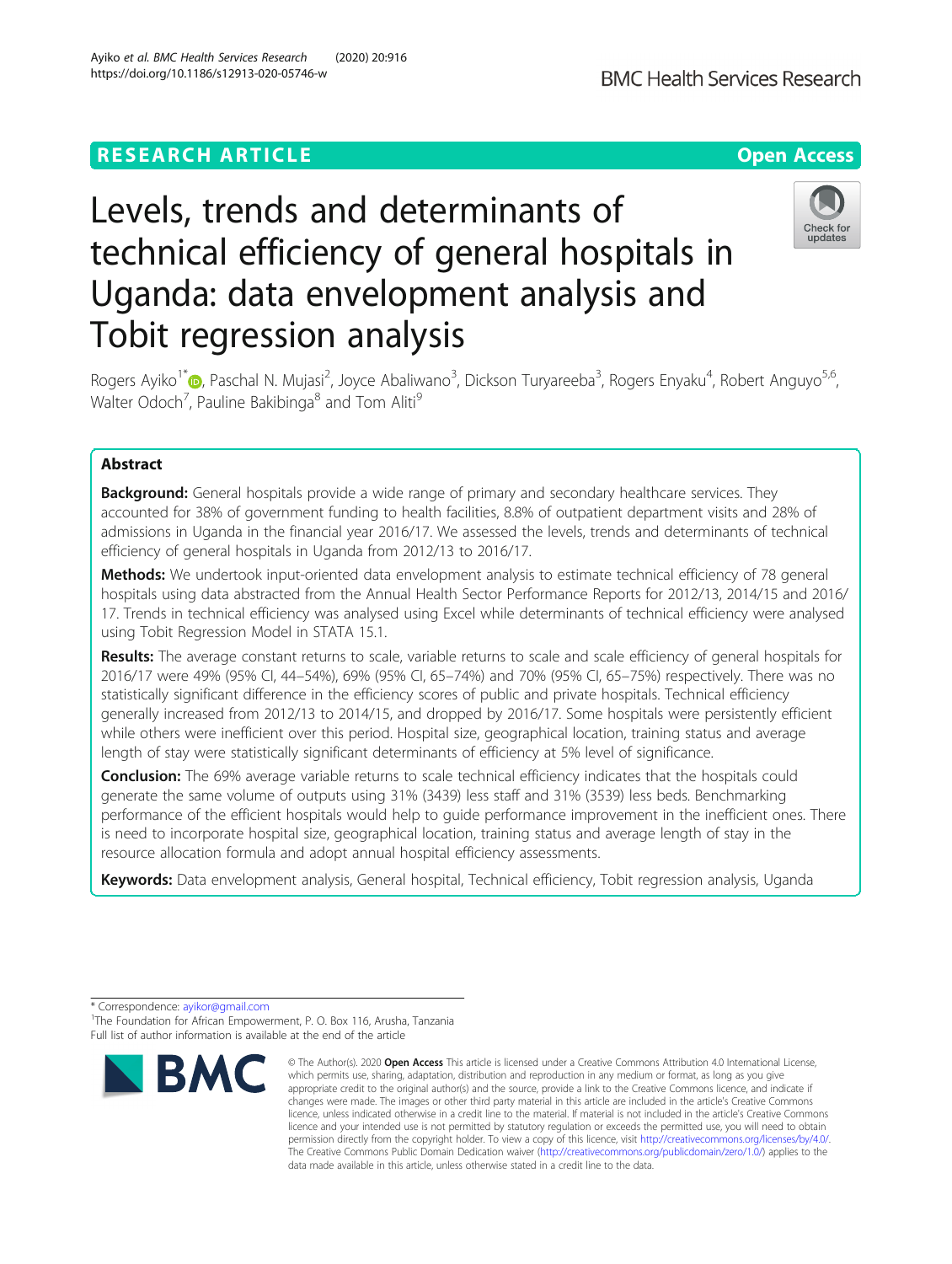# Background

Attainment of universal health coverage (UHC) – ensuring that everyone who needs health services gets them at sufficient quality without undue financial hardship – requires policies and programs that espouse effectiveness and efficiency in service delivery  $[1-3]$  $[1-3]$  $[1-3]$  $[1-3]$ . Efficiency is particularly important in low- and middle-income countries, which continue to grapple with high burden of common infections; maternal and child health complications; nutrition complications; epidemics and pandemics; and non – communicable diseases amidst resource constraints and rising healthcare costs [[4](#page-10-0)–[7](#page-10-0)].

Technical efficiency (TE) measures how well resources are transformed into outputs and how well health system goals such as improving health outcomes, responsiveness, fairness in financial contribution, quality and equity are achieved [\[8](#page-10-0)]. Efficiency is considered absolute when further optimization of any input or output of a decisionmaking unit (DMU) cannot be obtained without worsening any or some of its other inputs or outputs. On the other hand, efficiency is relative when measured among a set of comparable DMUs - a DMU with TE score of 100% is considered to be operating at the production efficiency frontier and thus efficient  $[6, 9, 10]$  $[6, 9, 10]$  $[6, 9, 10]$  $[6, 9, 10]$  $[6, 9, 10]$  $[6, 9, 10]$ . Scale efficiency (SE) if achieved when a DMU operates at its optimal size [[11](#page-11-0)]. Changing the operational size of an efficient DMU either results in increasing returns to scale (IRS) whereby an increase in inputs results in a proportionally bigger increase in outputs (economies of scale) or a decreasing return to scale (DRS) in which increase in inputs creates a proportionally smaller volume of outputs (diseconomies of scale) [[12](#page-11-0)]. Data envelopment analysis (DEA) and Stochastic frontier analysis (SFA) are the most commonly used approaches for conducting non-parametric and parametric TE analysis [[13](#page-11-0), [14](#page-11-0)].

Studies in Africa report varying levels of TE in health care facilities. Akazili et al. [\[15\]](#page-11-0) found that over 60% of Ghanaian health centres were technically efficient while Zere et al.  $[16]$  $[16]$  found that the average TE score among hospitals in Namibia was 70%. An efficiency study of referral hospitals in Uganda estimates the average pure TE score of 91.4%, average SE score of 87.1% which translated to generating additional 45,943 outpatient visits and 31,425 inpatient days from the existing resources when efficiently used [[17\]](#page-11-0). Various studies identify hospital size, ownership, bed occupancy rate, outpatient to inpatient ratio, average population income, technology, financing model, case mix and teaching status of hospitals as determinants of hospital efficiency [[18](#page-11-0)–[21](#page-11-0)].

The study setting was Uganda, a low-income East African country with a population of 40.3 million by midyear 2019. About 21% of the population lives below the poverty line, physical access to healthcare within 5 km is at 86% and coverage by any form of health insurance scheme is less than 3%. In FY 2015/16, the government, external financing and out of pocket expenditure accounted for 15.6, 42 and 41% of the Total Health Expenditure (THE) per capita valued at US\$ 51 [[22](#page-11-0)–[25](#page-11-0)]. The national development and health sector policy instruments – the second National Development Plan (2015/16–2019/20), second National Health Policy (2010) and the National Health Financing Strategy  $(2015/16-2024/25)$  – single out efficiency in healthcare delivery as a key determinant of progress towards national health and development goals [\[26](#page-11-0)–[28\]](#page-11-0).

The general hospitals that are the focus of this study are critical to the functioning of the health sector despite accounting for only 2.35% (163) of the 6929 health facilities in Uganda (see Table 1) [\[29\]](#page-11-0). In Uganda, they provide a wide range of preventive, promotive, outpatient, curative, maternity, inpatient healthcare services, general and emergency surgery, blood transfusion and laboratory services, training and research. General hospitals are the main primary healthcare (PHC) referral facilities linking the lower level health facilities to the regional and national referral hospitals and their service delivery standards put the number of beds and personnel at 100 to 250 and 185 respectively [[30](#page-11-0)].

About 64% of the government spending on health in the financial year (FY) 2015/16 was on health facilities (lower level facilities, general hospitals, regional referral hospitals, national referral hospitals and specialized institutions), and 38% of this expenditure went to general hospitals, 18% to private hospitals, 6.4% in regional and national referral hospitals and the rest to lower level health facilities [\[31\]](#page-11-0). Sixty-eight percent of general hospitals' staff positions were filled while availability of key commodities stood at 83% [\[32\]](#page-11-0). Whereas higher-level referral hospitals registered improvements in the Standard Unit of Output (SUO) from 9,837,521 in 2015/16 to 9, 956,067 in 2016/17, the overall SUO for general hospitals reduced from 17,692,056 in 2015/16 to 17,418,29

Table 1 Number of health facilities in Uganda disaggregated by level of care

| <b>Facility level</b>           | Count         |
|---------------------------------|---------------|
| Clinics                         | 1578 (22.75%) |
| Level II Health Center (HCII)   | 3364 (48.49%) |
| Level III Health Center (HCIII) | 1569 (22.62%) |
| Level IV Health Center (HCIV)   | 222 (3.2%)    |
| General hospitals               | 163 (2.35%)   |
| Regional referral hospitals     | 13 (0.19%)    |
| Referral hospitals              | $3(0.04\%)$   |
| National referral hospitals     | 2(0.03%)      |
| Specialized hospitals           | 23 (0.33%)    |
|                                 |               |

Source: Ministry of Health. Facility Master List, 2018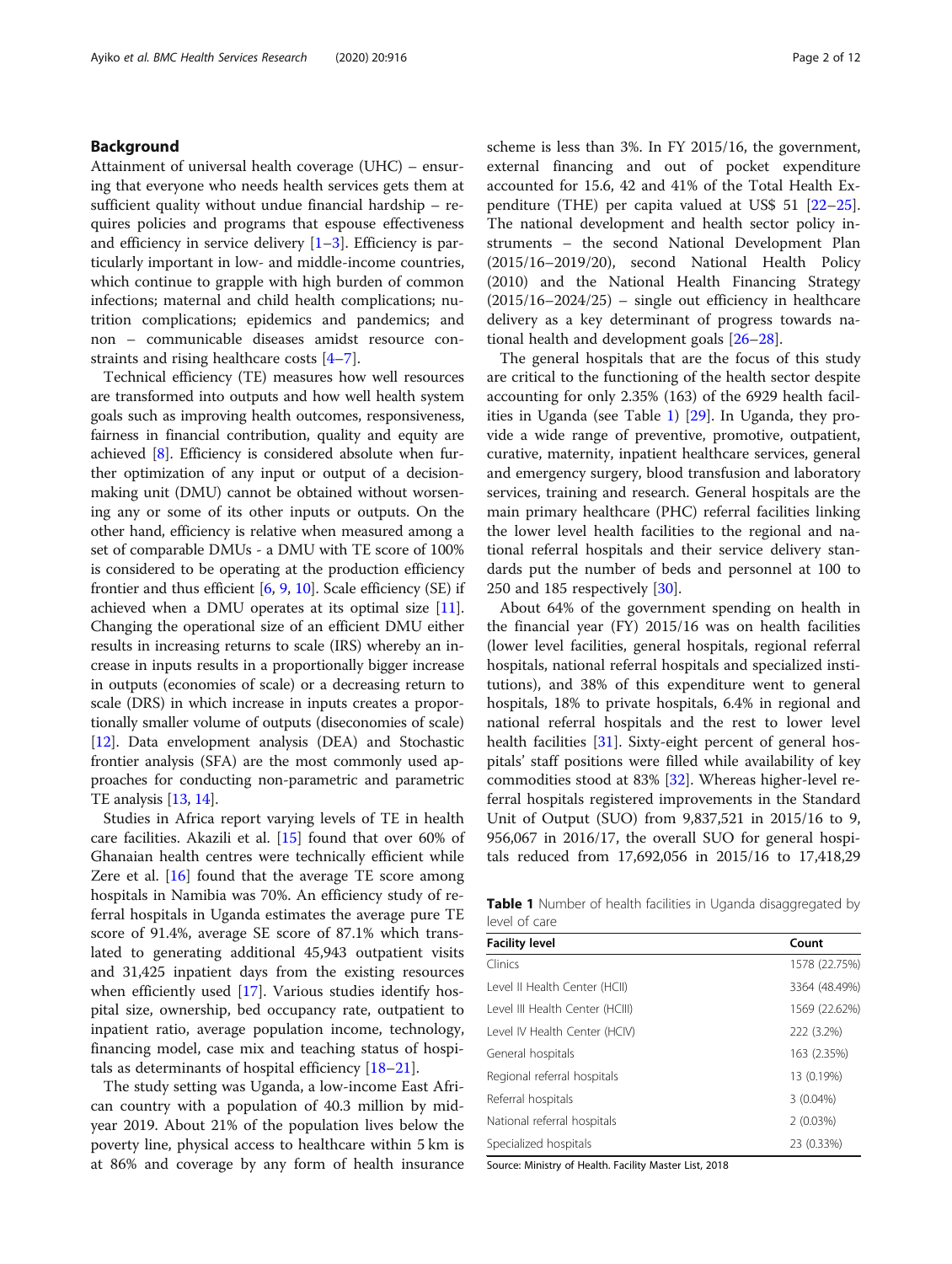[[32\]](#page-11-0). The SUO is a weighted average output of the most commonly performed procedures and services, considering their relative time and cost requirements [[33\]](#page-11-0). A recent study of TE was carried out for referral hospitals in Uganda using the DEA approach, however, we could not find any for general hospitals yet they account for a huge part of the recurrent and capital expenditure [\[17](#page-11-0), [31\]](#page-11-0).

This study therefore, aimed at assessing the technical efficiency of general hospitals in Uganda. Specifically, the study; i) evaluated the levels of technical efficiency of general hospitals in Uganda in FY 2016/2017; ii) analysed the trends of technical efficiency of general hospitals in Uganda from FY 2012/2013 to FY 2016/2017; and iii) investigated the determinants of technical inefficiency of general hospitals in Uganda in FY 2016/17.

# Methods

# Study design

The study adopted a cross-sectional design to assess the technical efficiency of general hospitals in Uganda for FY 2016/17 using the input-oriented data envelopment analysis technique and a longitudinal design to analyse the trends in technical efficiency of general hospitals from FY 2012/13 to FY 2016/17.

# Study population

Seventy-eight (78) general hospitals (40 public and 38 Private Not for Profit [PNFP]) were selected out of the 114 general hospitals that routinely submitted health information through the District Health Information System-2 for FYs 2012/13, 2014/15 and 2016/17 because they either had complete data for the study variables or minor gaps in the data, which were ultimately filled in consultation with relevant authorities in the MoH, Uganda Catholic Medical Bureau (UCMB) and Ugandan Protestant Medical Bureau (UPMB). The sample size was considered adequate since it's more than 3 times the combined number of inputs and outputs in the study and DEA primarily compares DMUs included in the study [\[34\]](#page-11-0).

# Source of data and study variables

We abstracted data for the selected input, output and predictor variables from the Annual Health Sector Performance Reports (AHSPRs) for FYs 2016/17, 2014/15 and 2012/13 in an excel sheet [\[32,](#page-11-0) [35,](#page-11-0) [36](#page-11-0)]. Data on the number of staff was obtained from the National Integrated Human Resource Information System - iHRIS [[37\]](#page-11-0). The variables selected for this study summarised in Table [2](#page-3-0) below were informed by evidence from similar studies and availability of data; number of hospital beds and staff were considered as input variables while outpatient departments (OPD visits, admissions and health facility deliveries were selected as the output variables [[15](#page-11-0)–[17](#page-11-0)]. Predictor variables were environmental and institutional factors that have previously been shown to influence efficiency including hospital ownership, hospital size, number of staff, proportion of qualified staff, geographical location, bed occupancy rate (BOR), training status, outpatient visit ratio to total inpatient days, and average length of stay (ALoS) [\[18](#page-11-0)–[21\]](#page-11-0).

# Model specification

The study is conceptualized based on the following health production function equation:

$$
\sum_{i=1}^{n} Qx1...Qxn... = f(x1, x2, x3, ...xn)
$$

Where Q is the quantity of health output such as admissions, inpatient bed days, outpatient visits and deliveries while  $x_1$ ,  $x_2$  etc. are the production factors such as financing, personnel, and medicines.

The model specification followed the input-oriented DEA model based on both the Constant Returns to Scale (CRS) and Variable Returns to Scale (VRS) assumptions [[8,](#page-10-0) [38,](#page-11-0) [39](#page-11-0)]. The CRS assumption of the Charnes, Cooper and Rhodes (CCR) Model facilitates calculation of the overall TE as a ratio of a reduced single 'virtual' value of output (s) to a reduced single 'virtual' value of inputs. On the other hand, VRS assumption of the Bankar, Charnes and Cooper Model (BCC) reflects the fact that general hospitals operate at different scales through introducing an additional.

constraint  $\sum_{j=1}^{n} \lambda_j = 1$  and variable,  $\mu_{\text{O}}$ , into the CRS model thereby turning its straight-line efficiency frontier into a convex hull, which reflects variation in returns to scale. BCC model generates pure TE.

The CRS model assumed that each of the 78 hospitals produce the same, s number of outputs in various amounts,  $y_{ri}$  ( $r = 1, 2, \ldots$ , s = 3), using the same, m number of inputs in possibly different amounts,  $x_{ii}$  (I = 1, 2,. .., m = 2);

minimize 
$$
\theta - \varepsilon \left( \sum_{i=1}^{m} s_i^{-} + \sum_{r=1}^{s} s_r^{+} \right)
$$
,  
\n
$$
\theta x_{io} = \sum_{j=1}^{n} x_{ij} \lambda_j + s_i^{-},
$$
\n
$$
y_{ro} = \sum_{j=1}^{n} y_{rj} \lambda_j - s_r^{+},
$$
\n
$$
O \leq \lambda_j, s_r^{-}, s_r^{+} \quad \forall i, j, r.
$$

The VRS model also assumed that all the 78 DMUs produce the same, s number of outputs in various amounts,  $y_{ri}$  ( $r = 1, 2, \ldots$ ,  $s = 3$ ), using the same, m number of inputs in different amounts,  $x_{ij}$  (I = 1, 2,.., m = 2);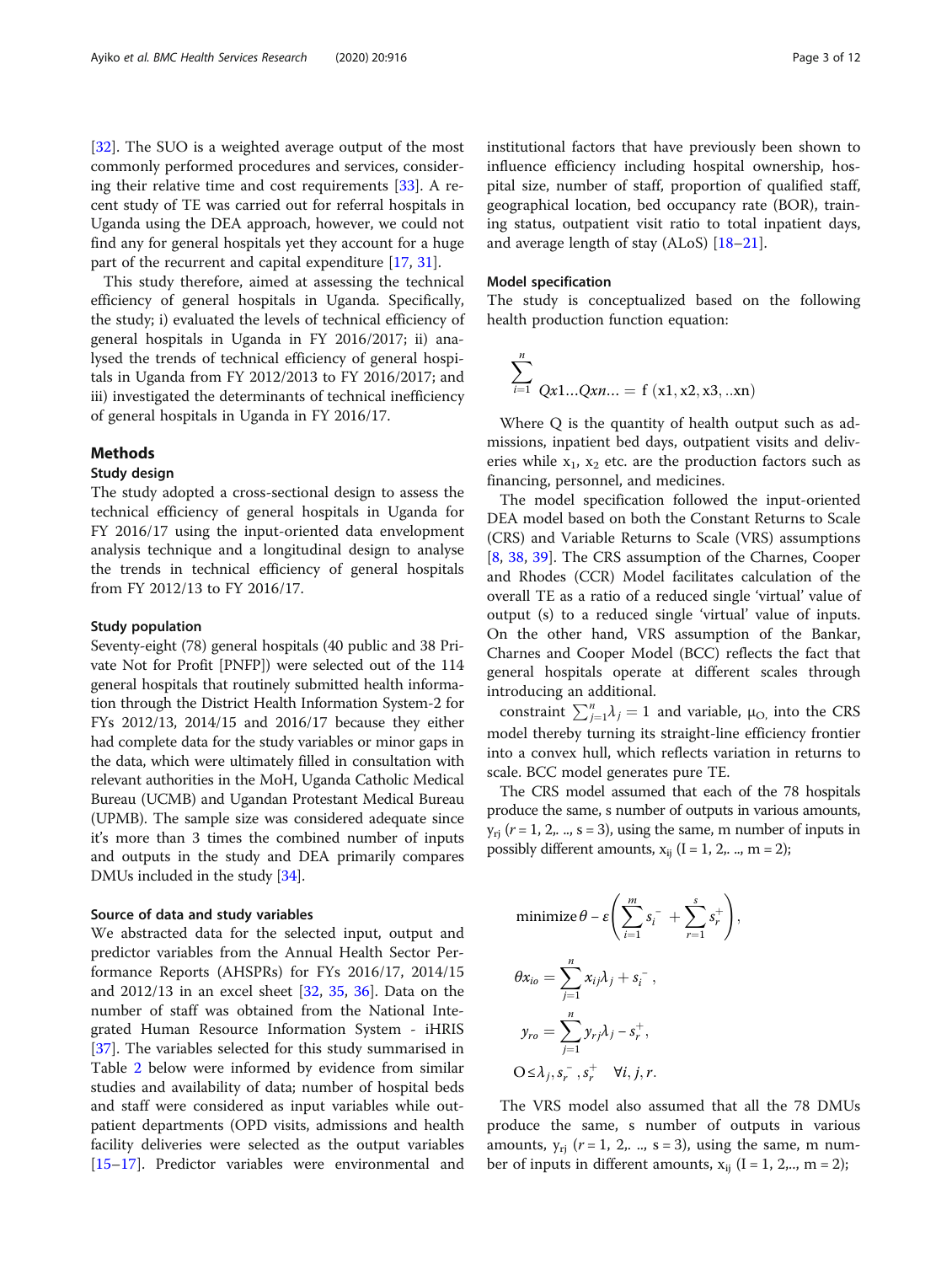# <span id="page-3-0"></span>Table 2 Study variables and data sources

| Variable          | <b>Definition</b>                                    | <b>Measurement</b>                                                                                                                                                                                                                                                                                                                                                                                                                                                                                                                   | Source (s) of data                                                                                                             |
|-------------------|------------------------------------------------------|--------------------------------------------------------------------------------------------------------------------------------------------------------------------------------------------------------------------------------------------------------------------------------------------------------------------------------------------------------------------------------------------------------------------------------------------------------------------------------------------------------------------------------------|--------------------------------------------------------------------------------------------------------------------------------|
| Inputs            |                                                      |                                                                                                                                                                                                                                                                                                                                                                                                                                                                                                                                      |                                                                                                                                |
| Bed               | Hospital beds                                        | Total number of beds in the year                                                                                                                                                                                                                                                                                                                                                                                                                                                                                                     | AHSPR for FYs 2012/13, 2014/15 and 2016/17                                                                                     |
| Staff             | Medical<br>personnel                                 | Total number of staff (Medical Officers, Dental, Pharmacy,<br>Nursing, Allied Health Professionals, Administrative and Other<br>Staff) in the year                                                                                                                                                                                                                                                                                                                                                                                   | AHSPR (FY 2016/17), Integrated Human<br>Resource Information System; Reports of the<br>Catholic and Protestant Medical Bureaux |
| <b>Outputs</b>    |                                                      |                                                                                                                                                                                                                                                                                                                                                                                                                                                                                                                                      |                                                                                                                                |
| OPD               | <b>OPD</b> visits                                    | Total number of outpatient visits in the year                                                                                                                                                                                                                                                                                                                                                                                                                                                                                        | AHSPR for FYs 2012/13, 2014/15 and 2016/17                                                                                     |
| <b>ADM</b>        | Hospital<br>admissions                               | Total number of inpatient admissions                                                                                                                                                                                                                                                                                                                                                                                                                                                                                                 | AHSPR for FYs 2012/13, 2014/15 and 2016/17                                                                                     |
| Deliveries        | Deliveries (births)                                  | Total number of deliveries in the year                                                                                                                                                                                                                                                                                                                                                                                                                                                                                               | AHSPR for FYs 2012/13, 2014/15 and 2016/17                                                                                     |
| <b>Predictors</b> |                                                      |                                                                                                                                                                                                                                                                                                                                                                                                                                                                                                                                      |                                                                                                                                |
| Ownership         | Hospital<br>ownership                                | Authority that owns the hospital: public (1) or private (0)                                                                                                                                                                                                                                                                                                                                                                                                                                                                          | AHSPR (FY 2016/17)                                                                                                             |
| Hospsize          | Hospital size                                        | Size of the hospital classified using the median number of<br>beds: large $(>120$ beds [1]), small $(<=120$ beds [0]). Given the<br>variability in sizes of general hospitals across the world, lack<br>of global or national benchmark for their optimal size and<br>the need to ensure fair distribution of small and large<br>hospitals presentation in the 2 groups, the authors used the<br>median bed size rounded to the nearest ten i.e. 120 as the<br>benchmark to classify the 78 general hospitals as small and<br>large. | PR (FY 2016/17)                                                                                                                |
| Propqualstaff     | Proportion of<br>qualified staff                     | Number of staff with formal qualifications (Medical Officers,<br>Dental, Pharmacy, Nursing, Allied Health Professionals,<br>Administrative and Other Staff) as a proportion of all staff in<br>the year                                                                                                                                                                                                                                                                                                                              | iHRIS, Reports from Catholic and Protestant<br>Medical Bureaus                                                                 |
| Region            | Geographical<br>location                             | Region where the hospital is located: Central or Western<br>Uganda (1), Northern or Eastern Uganda (0)                                                                                                                                                                                                                                                                                                                                                                                                                               | AHSPR (FY 2016/17)                                                                                                             |
| <b>BOR</b>        | Bed occupancy<br>rate                                | Total annual inpatient days as a ratio of annual available bed<br>days $\times$ 100                                                                                                                                                                                                                                                                                                                                                                                                                                                  | AHSPR (FY 2016/17)                                                                                                             |
| TrainingStatus    | Training status                                      | Hospital is used for training health professionals or not: Yes<br>$(1)$ and No $(0)$                                                                                                                                                                                                                                                                                                                                                                                                                                                 | Ministry of Health Training Unit, Catholic<br>Medical and Protestant Medical Bureaus                                           |
| OPDIBD            | Outpatient visit<br>to total inpatient<br>days ratio | Total number of OPD visits divided by total number of<br>inpatient bed days in the year                                                                                                                                                                                                                                                                                                                                                                                                                                              | AHSPR (FY 2016/17)                                                                                                             |
| AvStayADM         | Average length<br>of stay                            | Total annual number of inpatient days spent/total annual<br>number of admissions                                                                                                                                                                                                                                                                                                                                                                                                                                                     | AHSPR (FY 2016/17)                                                                                                             |

$$
\min \theta_o - \varepsilon \left( \sum_{i=1}^m s_i^- + \sum_{r=1}^s s_r^+ \right),
$$

subject to

$$
\theta_0 x_{io} = \sum_{j=1}^n x_{ij} \lambda_j + s_i^- \qquad i = 1, 2, ..., m,
$$
  

$$
y_{ro} = \sum_{j=1}^n y_{rj} \lambda_j - s_r^+ \qquad r = 1, 2, ..., s,
$$
  

$$
1 = \sum_{j=1}^n \lambda_j,
$$
  

$$
O \le \lambda_j, s_r^- , s_r^+ \quad \forall i, r, j,
$$

•  $y_{rj}$  is the output r produced by the jth DMU;

•  $x_{ij}$  is the input i used by the jth DMU;

- - <sup>0</sup> is the efficiency score of hospital 0 under assessment; and
- $\bullet$   $\varepsilon > 0$  is a non-Archimedean element smaller than any positive real number.

# Data management and analysis

A Microsoft Excel data base was constructed for all the relevant input, output and predictor variables using data abstracted from the Annual Health Sector Performance Reports of FYs 2012/13, 2014/15 and 2016/17 as well as the iHRIS. The datasets were validated by relevant authorities at the MoH and network of faith-based PNFP facilities. The excel data was exported to STATA version 15.1 to generate the descriptive statistics. It was then

Whereby: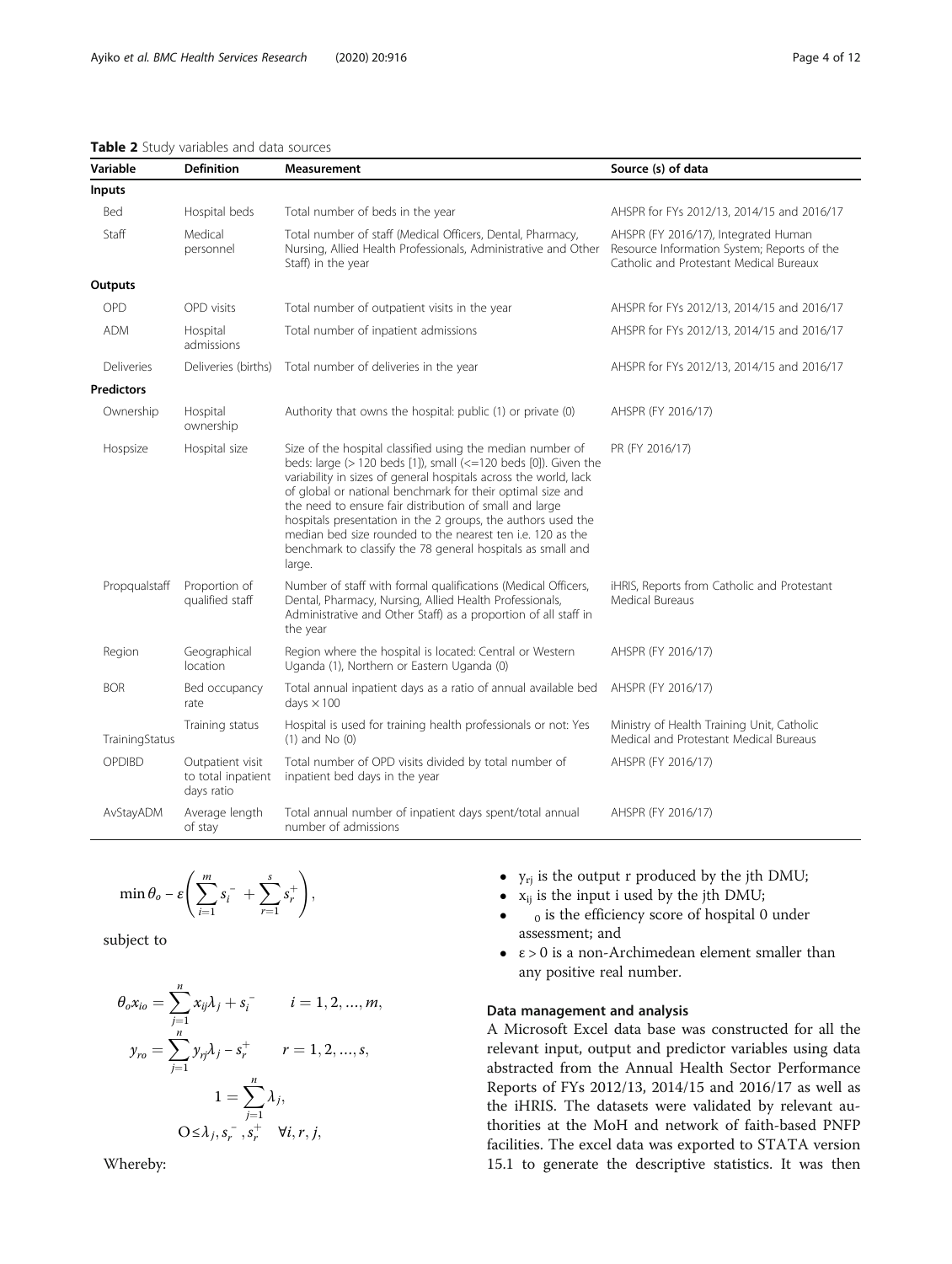imported into the Efficiency Measurement System (EMS) [[40\]](#page-11-0) where the CRS and VRS TE scores were generated. SE was calculated as a ratio of CRS TE to VRS TE:

 $SE = \frac{constant \text{ returns to scale technical efficiency score}}{variable \text{ returns to scale technical efficiency score}}$ 

Trends in CRS TE, VRS TE and SE for the period FY 2012/13, 2014/15 and 2016/17 were analysed using excel in STATA. The VRS efficiency scores for FY 2016/17 were transformed into left censored inefficiency scores (ineffscores) using the formula below [[41](#page-11-0)] and regressed against the following explanatory factors using a Tobit Regression Analysis: ownership, hospital size, proportion of qualified staff, geographical location, BOR, training status, OPDIBD and to ALOS:

 $IneffScore = (1/VRS TE Score) - 1$ 

The estimated Tobit model for the study was thus specified as indicated below;

**IneffScore** =  $\alpha + \beta_1$ ownership +  $\beta_2$ hospsize  $+\beta_3$ proqualstaff  $+\beta_4$ region  $+\beta_5$ BOR  $+ \beta_6$ TrainingStatus  $+ \beta_7$ OPDIBD  $+\beta_8$ AvStayADM + ∈i

Where  $\alpha$  is the intercept,  $\beta_{1, \dots, n} \beta_8$  are the regression slope coefficients, and  $∈i$  is a random error term. The objectives of regression analysis were to test the joint significance of all variables used and significance of the individual variables. The joint null hypothesis was tested using the likelihood ratio test and stated as H<sub>O</sub>:  $\beta_1 = \beta_2$ =  $\beta_3$  =  $\beta_4$  =  $\beta_5$  =  $\beta_6$  =  $\beta_7$  =  $\beta_8$  = 0 while the alternative

Table 3 Descriptive statistics for input and output variables

hypothesis was represented by H<sub>A</sub>:  $\beta_1 = \beta_2 = \beta_3 = \beta_4 =$  $\beta_5 = \beta_6 = \beta_7 = \beta_8 \neq 0$ . In testing for significance of individual variables  $(\beta_n)$  using t- distribution test, the null and alternative hypotheses were represented as  $H_0$ :  $\beta_n =$ 0 and H<sub>A</sub>:  $\beta_n \neq 0$  respectively.

# Results

# Descriptive statistics for the study variables

The study assessed technical efficiency of 78 general hospitals in Uganda. Descriptive statistics is provided for all inputs, outputs and predictor variables for FY 2016/ 17 as this is the focus year of comprehensive analysis. Descriptive statistics for input and output variables are provided in Table 3. The 78 general hospitals studied used a total of 11,092 beds and 11,416 staff to generate 3,020,147 outpatient visits, 697,946 admissions, and 165, 932 deliveries in FY 2016/17. In the same period, the average number of beds and staff were 142 and 146 respectively while the average numbers for OPD visits, admissions, and deliveries were 38,720; 8948 and 2127 respectively.

There was wide variation in the annual volume of inputs and outputs across the country. On average, PNFP hospitals had 159 beds and 159 staff compared to 126 and 135 respectively in public hospitals. However, public hospitals had relatively higher volume of outputs with an average of 53,562 OPD visits; 10,972 admissions and 2776 deliveries compared to 23,097 OPD visits; 6817 admissions and 1444 deliveries respectively in PNFP hospitals.

Tables [4](#page-5-0) and [5](#page-5-0) respectively show the summary statistics of continuous and categorical determinants for technical efficiency of the 78 general hospitals in FY 2016/

| Group                | Variable   | obs | Mean   | Std. Dev  | Min    | Max     |
|----------------------|------------|-----|--------|-----------|--------|---------|
| A - All hospitals    | Beds       | 78  | 142    | 58.75402  | 61     | 305     |
|                      | Staff      | 78  | 146    | 67.14357  | 42     | 433     |
|                      | OPD        | 78  | 38,720 | 27,127.02 | 4873   | 178,146 |
|                      | <b>ADM</b> | 78  | 8948   | 4540.011  | 1427   | 23,560  |
|                      | Deliveries | 78  | 2127   | 1438.253  | 229    | 7002    |
| B - Public hospitals | Beds       | 40  | 126    | 38.33315  | 76     | 224     |
|                      | Staff      | 40  | 135    | 28.97035  | 81     | 204     |
|                      | OPD        | 40  | 53,562 | 28,703.54 | 18,790 | 178,146 |
|                      | <b>ADM</b> | 40  | 10,972 | 3882.417  | 3885   | 23,560  |
|                      | Deliveries | 40  | 2776   | 1637.149  | 544    | 7002    |
| C - PNFP hospitals   | Beds       | 38  | 159    | 70.99094  | 61     | 305     |
|                      | Staff      | 38  | 159    | 90.5376   | 42     | 433     |
|                      | <b>OPD</b> | 38  | 23,097 | 13,197.76 | 4873   | 64,580  |
|                      | <b>ADM</b> | 38  | 6817   | 4231.765  | 1427   | 20,446  |
|                      | Deliveries | 38  | 1444   | 738.1052  | 229    | 3453    |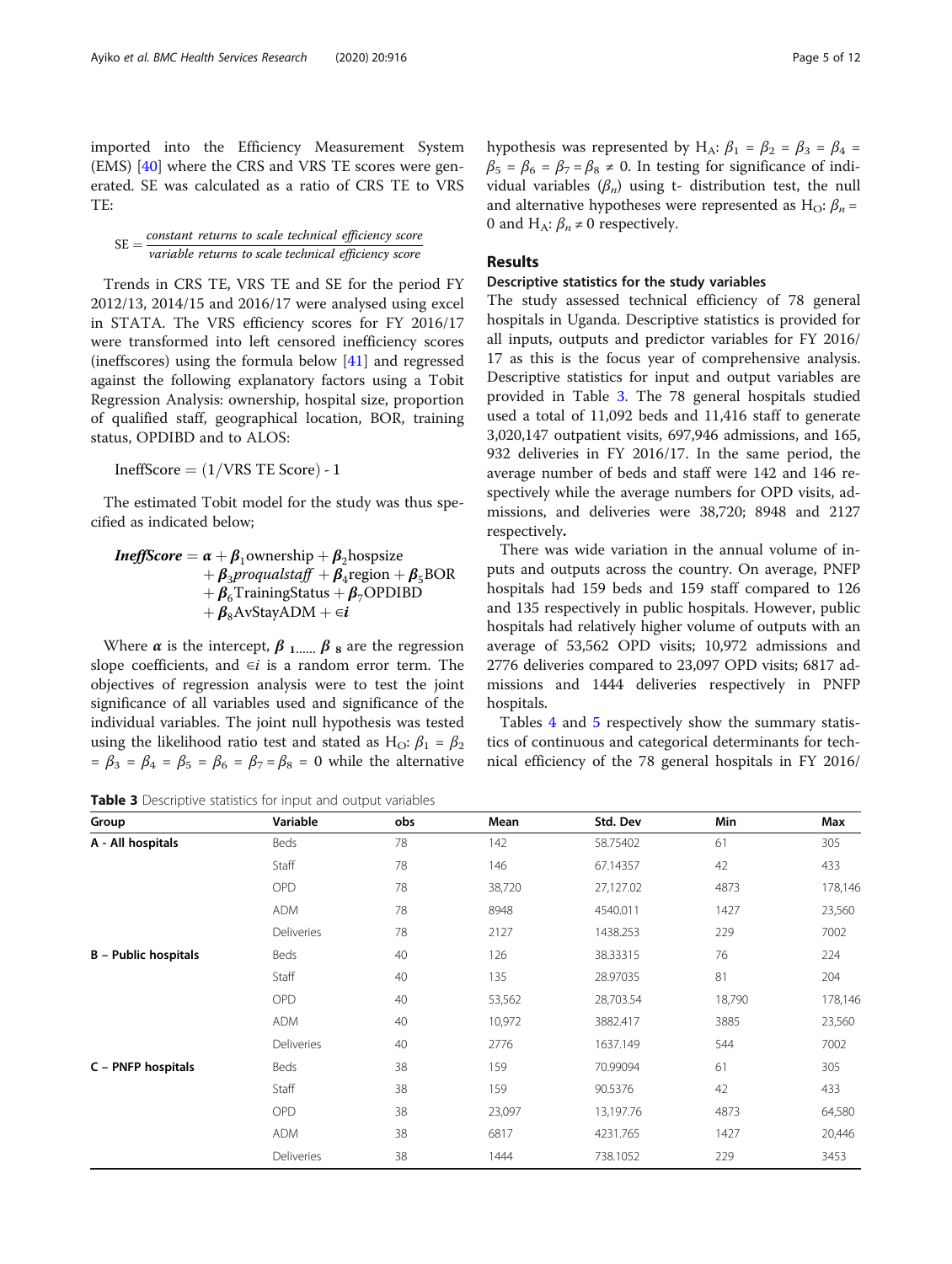<span id="page-5-0"></span>Table 4 Descriptive statistics for the continuous independent variables

| Min | Max       |
|-----|-----------|
|     |           |
| 43  | 100       |
| 15  | 178       |
| 02  | 4.5       |
|     | 8         |
|     | 0.9109575 |

17. Overall, the average values for the proportion of qualified staff (formal qualifications), BOR, OPDIBD ratio and average length of stay were 76, 67%, 1.37 and 3.9 days respectively. The percentage of staff positions that are filled ranged from 43% in Matany hospital to 100% in Bwindi Community Hospital. The average BOR was 67% and ranged from 15% in St. Francis Hospital Nyenga to 178% in Apac hospital. OPDIBD ratio was highest in Busolwe (4.5) and lowest in Kagando (0.2). On average, patients were hospitalised for 3.9 days with the longest duration of 8 days at Matany hospital and the shortest duration of 2 days at Bududa, Busolwe, Comboni, Dabani, Kabarole, Kalisizo, Kamuli, Kyenjojo, Lyantonde, Naggalama and St. Francis Nyenga hospitals.

Frequencies of the categorical determinants summarized in Table 5 show that 40 of the 78 general hospitals are public-owned while 38 belong to the PNFP sub sector. Forty-one [[41](#page-11-0)] hospitals had 120 beds or less while 37 had more than 120 beds. In terms of geographical location, 42 (53.85%) of the hospitals were either in central or western Uganda while 36 (46.15%) were either in the Northern or Eastern Uganda. Only 28 (36%) of the hospitals were recognized as training institutions for medical doctors, nurses, midwives, and allied health workers.

# TE of general hospitals in Uganda

Results of efficiency analysis for all the 78 hospitals during the FY 2016/17 summarized in Table [6](#page-6-0) show that 97 and 90% of hospitals were inefficient under the CRS and VRS assumptions respectively while 97% were scaleinefficient. The average CRS, VRS and scale-efficiency

**Table 5** Descriptive statistics for the categorical independent variables

scores were 49% (95% CI, 44–54%), 69% (95% CI, 65– 74%) and 70% (95% CI, 65–75%) respectively. When analysed by type of ownership, the average CRS, VRS and scale-efficiency scores for public hospitals were 64% (95% CI, 59–72%), 82% (95% CI, 78–87%) and 78% (95% CI, 74–83%) respectively compared to PNFP hospitals whose scores were 73% (95% CI, 65–79%), 83% (95% CI, 77–89%) and 87% (95% CI, 81–93%) respectively.

Table [7](#page-7-0) shows the top 10 scale efficient hospitals in Uganda with their respective super-efficiency scores during FY's 2012/13, 2014/15 and 2016/17 and Table [8](#page-7-0) shows the bottom 10 hospitals over the 5 years ranked on the basis of their CRS TE scores. Iganga, Mityana, Tororo and Ibanda were among the most efficient hospitals over the 5 – year period while Abim, Buluba, St. Anthony's Tororo, Virika, Amai Community and Kisiizi hospitals were among the least efficient over the same period.

# Trends in technical efficiency of general hospitals

TE scores generally increased from FY2012/13 to 2014/ 15, and dropped during FY 2016/17. Figure [1](#page-8-0) shows that the overall average CRS TE score of the general hospitals increased from 50% in FY 2012/13 to 53% in 2014/15 and reduced to 49% during FY 2016/17. The CRS TE score of public hospitals increased from 63% in 2012/13 to 69% in 2014/15 and reduced to 64% in 2016/17. However, PNFP hospitals registered a marginal reduction in CRS TE from 71% in 2012/13 to 70% in 2014/15 and an increase to 73% in 2016/17. Similar trends were recorded for the overall average VRS TE for the general hospitals increased from 61% in 2012/13 to 71% in 2014/15 and thereafter reducing marginally to 69% in 2016/17. The average VRS scores for public hospitals increased from 71% in 2012/13 to 83% in 2014/15 and then reduced to 82% in 2016/17 while the scores for PNFP hospitals reduced from 82% in 2012/13 to 80% in 2014/15 but rose to 83% in 2016/17. For all the general hospitals, the average SE reduced significantly from 80% in 2012/13 to 73% in 2014/15 and further dropped to

| Variable                     | Coding                       | Frequency | Percent | Cumulative % |
|------------------------------|------------------------------|-----------|---------|--------------|
| Ownership                    | 1, Public                    | 40        | 51.28   | 51.28        |
|                              | 0, PNFP                      | 38        | 48.72   | 100          |
| Hospital size                | 1, Big $(>120$ beds)         | 37        | 47.44   | 47.44        |
|                              | 0, Small $\left(<=120$ beds) | 41        | 52.56   | 100          |
| <b>Geographical location</b> | 1, Central or Western        | 42        | 53.85   | 53.85        |
|                              | 0, Northern or Eastern       | 36        | 46.15   | 100          |
| <b>Training status</b>       | 1, Yes                       | 28        | 35.90   | 35.90        |
|                              | 0, No                        | 50        | 64.10   | 100          |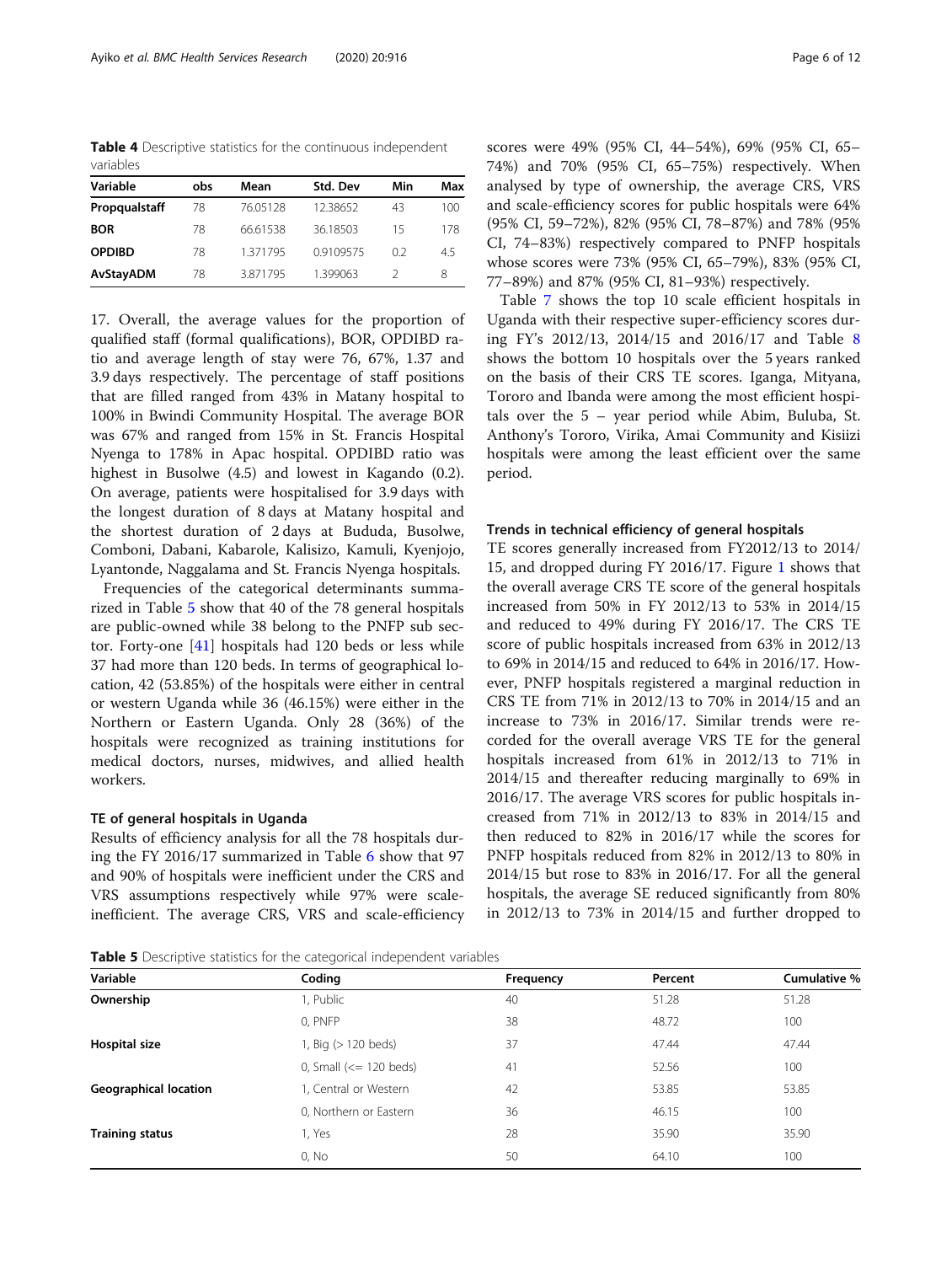| Parameter in separate groups of hospitals | CRS TE 2016/17 | VRS TE 2016/17 | SE 2016/17 |  |
|-------------------------------------------|----------------|----------------|------------|--|
| All hospitals                             |                |                |            |  |
| Number of efficient hospitals             | $\overline{2}$ | 8              | 2          |  |
| Number of inefficient Hospitals           | 76             | 70             | 76         |  |
| Efficient hospitals (%)                   | 3              | 11             | 3          |  |
| Inefficient hospitals (%)                 | 97             | 90             | 97         |  |
| Average efficiency score (%)              | 49             | 69             | 70         |  |
| Minimum score (%)                         | 13             | 25             | 18         |  |
| Maximum score (%)                         | 100            | 100            | 100        |  |
| <b>Public hospitals</b>                   |                |                |            |  |
| Number of efficient hospitals             | $\overline{2}$ | 6              | 2          |  |
| Number of inefficient hospitals           | 38             | 34             | 38         |  |
| Efficient hospitals (%)                   | 5              | 15             | 5          |  |
| Inefficient hospitals (%)                 | 95             | 85             | 95         |  |
| Average efficiency score (%)              | 64             | 82             | 78         |  |
| Minimum score (%)                         | 28             | 50             | 45         |  |
| Maximum score (%)                         | 100            | 100            | 100        |  |
| <b>PNFP hospitals</b>                     |                |                |            |  |
| Number of efficient hospitals             | 10             | 16             | 10         |  |
| Number of inefficient hospitals           | 28             | 22             | 28         |  |
| Efficient hospitals (%)                   | 26             | 42             | 26         |  |
| Inefficient hospitals (%)                 | 74             | 58             | 74         |  |
| Average efficiency score (%)              | 73             | 83             | 87         |  |
| Minimum score (%)                         | 28             | 43             | 30         |  |
| Maximum score (%)                         | 100            | 100            | 100        |  |

<span id="page-6-0"></span>Table 6 Hospital efficiency scores disaggregated by hospital ownership during FY 2016/17

70% in 2016/17. SE remained fairly stable among PNFP hospitals but reduced among public hospitals.

# Determinants of technical efficiency of general hospitals in Uganda

The influence of the determinants of technical efficiency was analysed using the Tobit regression analysis technique: hospital ownership, hospital size, proportion of qualified staff, geographical location, bed occupancy rate, training status, outpatient visit ratio to total inpatient days and average length of stay.

Tobit Regression Analysis in Table [9](#page-8-0) generates a chi square  $(X^2)$  value of 51.19 for 9 degrees of freedom, which is significantly higher than the critical value of  $X^2$ for the same degrees of freedom i.e.  $X^2$  [[9\]](#page-10-0) = 16.919. Therefore, the joint null hypothesis that  $\beta_1 = \beta_2 = \beta_3 =$  $\beta_4 = \beta_5 = \beta_6 = \beta_7 = \beta_8 = \beta_9 = 0$  is rejected at 0.05 level of significance ( $\alpha$ ), hence the alternative hypothesis ( $H_A$ ) that  $\beta_1 = \beta_2 = \beta_3 = \beta_4 = \beta_5 = \beta_6 = \beta_7 = \beta_8 = \beta_9 \neq 0$  is upheld. An environmental factor with a positive co-efficient when the inefficiency score is regressed against it while holding the other factors constant shows that the level

of inefficiency increases when the value of that factor increases.

From the regression analysis, hospital size, geographical location, training status, and average days of inpatient stay were statistically significant determinants of hospital efficiency with positive coefficients. Inefficiency score was 0.3065 points (95% CI, 0.0459–0.5670) significantly higher in bigger hospitals compared to smaller ones while it was 0.2582 points (95% CI, 0.0101–0.5062) significantly higher among hospitals located in central or western Uganda compared to those in northern or eastern Uganda. Hospitals that trained personnel were less efficient than those that did not by 0.2620 points (95% CI, 0.0032–0.5208). A day's increase in hospital stay increased inefficiency by 0.1948 points (95% CI, 0.0791– 0.3105). OPDIBD had positive but insignificant coefficient while hospital ownership, proportion of qualified staff, and BOR had negative co-efficient but none was a statically significant determinant of hospital inefficiency at  $\alpha$  = 0.05. Even at a higher level of significance (10%), only the proportion of qualified staff was negatively correlated with inefficiency.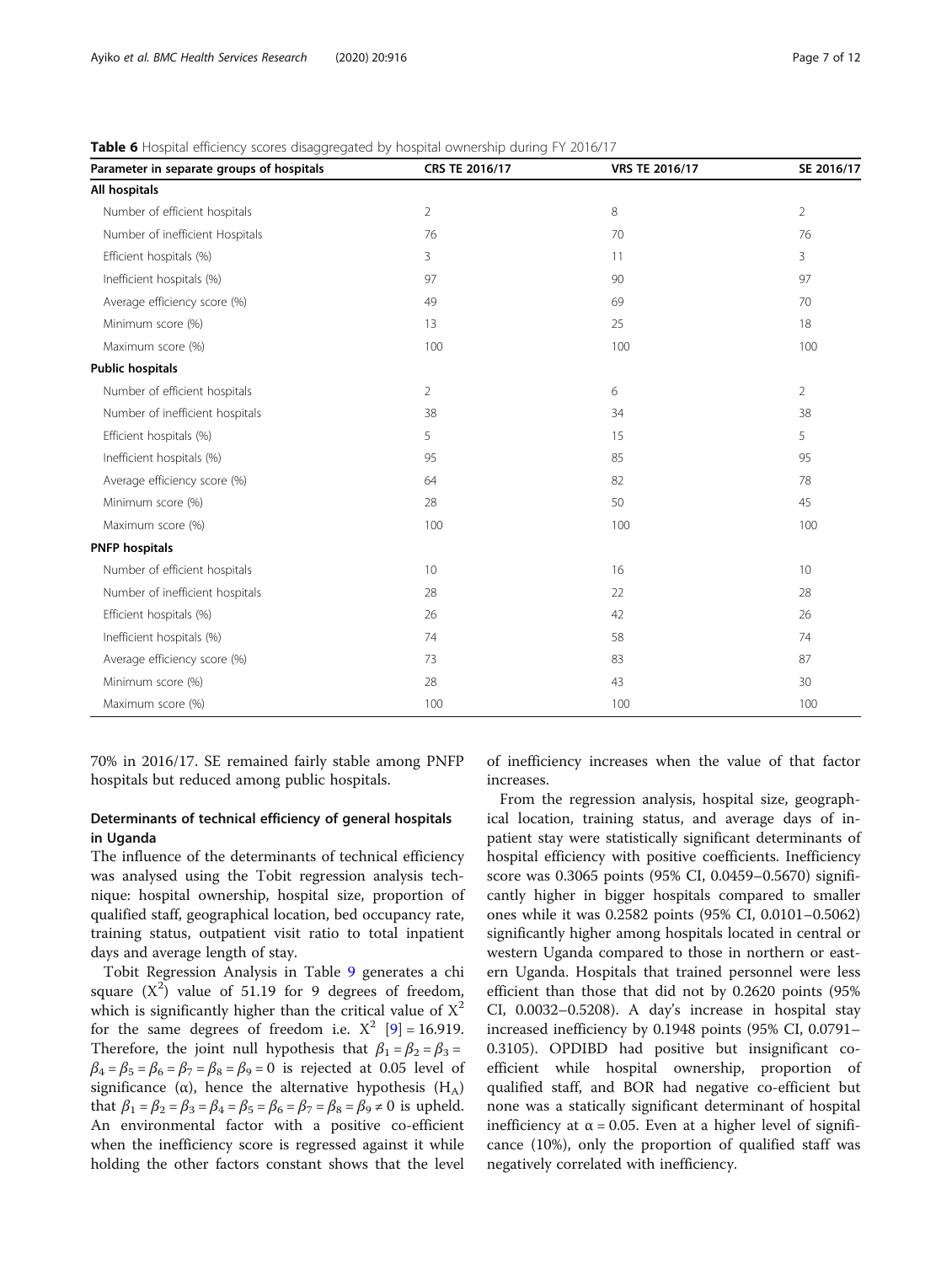| FY 2012/13 |          |                         | FY 2014/15        |                         | FY 2016/17        |                         |
|------------|----------|-------------------------|-------------------|-------------------------|-------------------|-------------------------|
| <b>SN</b>  | Hospital | SE Score (Super-effCRS) | Hospital          | SE Score (Super-effCRS) | Hospital          | SE Score (Super-effCRS) |
|            | lganga   | 1.0000 (2.0224)         | lganga            | 1.0000 (1.800)          | lganga            | 1.0000 (1.977)          |
| 2          | Busolwe  | 1.0000 (1.4456)         | Busolwe           | 1.0000 (1.373)          | Tororo            | 1.0000 (1.112)          |
| 3          | Bwera    | 1.0000 (1.2163)         | Mityana           | 1.0000 (1.087)          | Kalongo           | 0.9956                  |
| 4          | Mityana  | 1.0000 (1.0771)         | Kagadi            | 1.0000 (1.027)          | Kitgum            | 0.9946                  |
| 5          | Masafu   | 1.0000 (1.0768)         | Pallisa           | 1.0000 (1.016)          | Mityana           | 0.9818                  |
| 6          | Tororo   | 0.9910                  | Ibanda            | 0.9958                  | Angal St.<br>Luke | 0.9795                  |
| 7          | Kitagata | 0.9906                  | Tororo            | 0.9926                  | Bududa            | 0.9759                  |
| 8          | Moyo     | 0.9896                  | Kitgum            | 0.9888                  | Atutur            | 0.9752                  |
| 9          | Ibanda   | 0.9884                  | Angal<br>St. Luke | 0.9880                  | Entebbe           | 0.9661                  |
| 10         | Entebbe  | 0.9817                  | Nebbi             | 0.9744                  | Ibanda            | 0.9584                  |

<span id="page-7-0"></span>**Table 7** Top 10 hospitals in FYs 2012/13, FY 2014/15 and FY 2016/17

# **Discussion**

The 2010 World Health Report and several other reports estimate that between 20 and 40% of healthcare resources are wasted mainly through inefficient allocation and mix of resources, underutilization of inputs, corruption, uncontrolled overuse of certain services, and inefficient service delivery processes [\[2,](#page-10-0) [41](#page-11-0), [42\]](#page-11-0). Assessing the efficiency of general hospitals which account for a huge part of the recurrent wage, recurrent non-wage and development resources in the order of 38% of the resources expended on health facilities in Uganda, is therefore critical for policy and programming [[31\]](#page-11-0).

The study assessed the levels, trends and determinants of TE of general hospitals in Uganda. Only 78 of the 114 general hospitals which had data on the study variables were included in the study. The overall average CRS, VRS and SE scores for the 78 hospitals were 49% (95% CI, 44–54%), 69% (95% CI, 65–74%) and 70% (95% CI, 65–75%) respectively. Only 2 of the 78 general hospitals were scale efficient meaning that 76 of them were not operating at the optimal scale. Separate analysis of efficiency for public hospitals returned CRS, VRS and SE scores of 64% (95% CI, 59–72%), 82% (95% CI, 78–87%) and 78% (95% CI, 74–83%) and those for PNFP hospitals were 73% (95% CI, 65–79%), 83% (95% CI, 77–89%) and 87% (95% CI, 81–93%) respectively, indicating some differences in efficiency between the 2 groups of general hospitals. The overlapping confidence intervals for each of the respective measures between public and PNFP hospitals indicates that there is no statistically significant difference in their levels of efficiency, similar to results from the tobit regression analysis.

Some hospitals such as Iganga, Mityana, Tororo and Ibanda were persistently among the most efficient while

| <b>Table 8</b> Bottom 10 hospitals in FYs 2012/13, FY 2014/15 and FY 2016/17 |  |
|------------------------------------------------------------------------------|--|
|------------------------------------------------------------------------------|--|

| FY 2012/13     |                         |               | FY 2014/15     |               | FY 2016/17               |               |
|----------------|-------------------------|---------------|----------------|---------------|--------------------------|---------------|
| <b>SN</b>      | Hospital                | <b>CRS TE</b> | Hospital       | <b>CRS TE</b> | Hospital                 | <b>CRS TE</b> |
|                | Matany                  | 0.19          | Aber           | 0.43          | St. Francis Nyenga       | 0.13          |
| 2              | Maracha                 | 0.21          | <b>Abim</b>    | 0.24          | Amai Community           | 0.16          |
| 3              | St. Francis<br>Nyenga   | 0.21          | Amai Community | 0.30          | Kiwoko                   | 0.17          |
| $\overline{4}$ | Kisiizi                 | 0.21          | Amudat         | 0.45          | Virika                   | 0.17          |
| 5              | Buluba - Leprosy        | 0.23          | Anaka          | 0.46          | Kisiizi                  | 0.18          |
| 6              | Rugarama                | 0.24          | Angal St. Luke | 0.54          | <b>Rushere Community</b> | 0.19          |
| $\overline{7}$ | St. Anthony's<br>Tororo | 0.24          | Apac           | 0.64          | Buluba - Leprosy         | 0.19          |
| 8              | St. Joseph Kitovu       | 0.25          | Atutur         | 0.96          | Villa Maria              | 0.19          |
| 9              | Abim                    | 0.25          | Bududa         | 0.62          | Nkokonjeru               | 0.23          |
| 10             | Virika                  | 0.26          | <b>Bugiri</b>  | 0.64          | St. Anthony's Tororo     | 0.23          |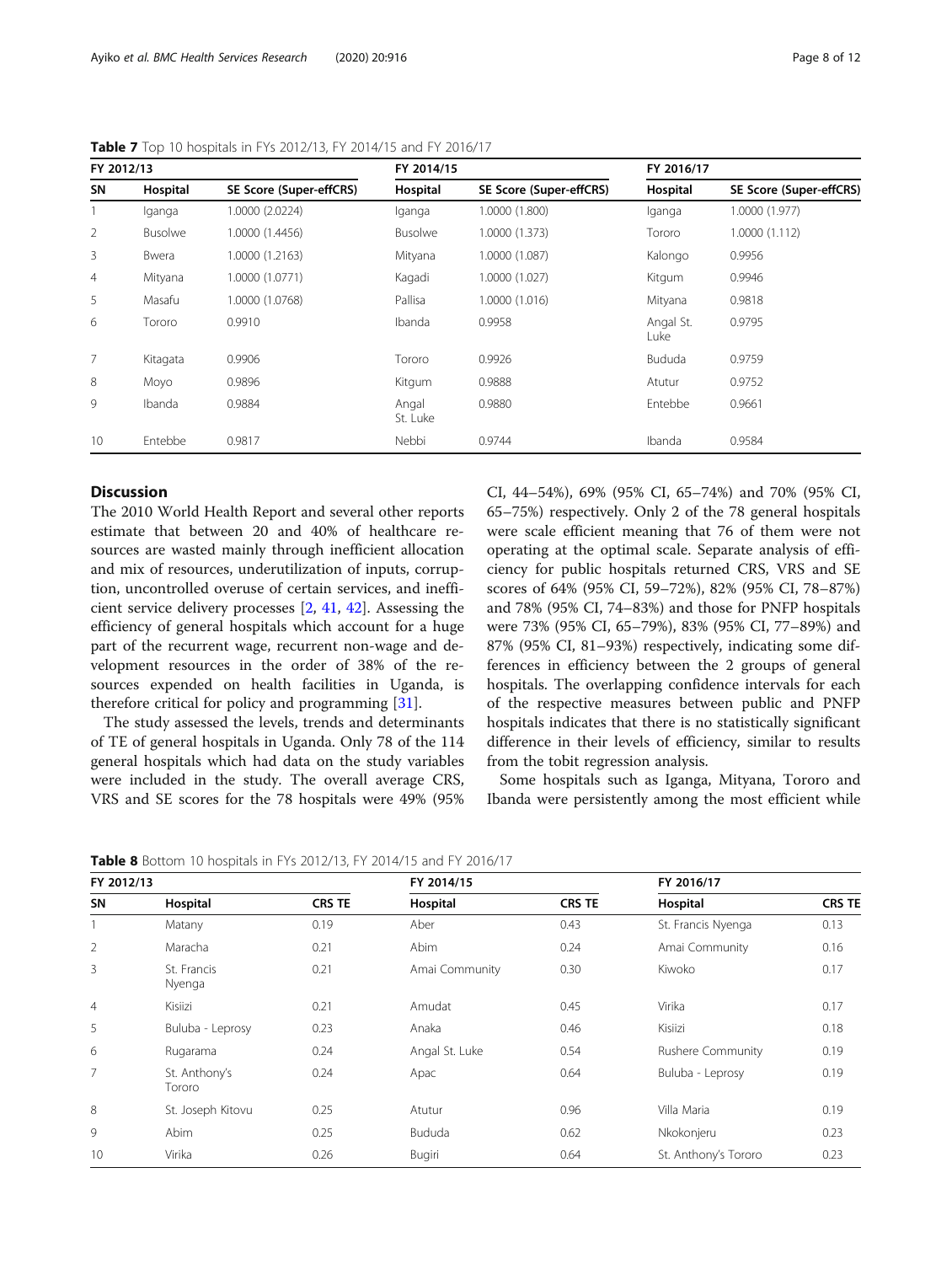<span id="page-8-0"></span>

Abim, Buluba, St. Anthony's Tororo, Virika, Amai Community and Kisiizi were among the least efficient over the analysis period of FY 2012/13–2016/17. The top performing hospitals have also been ranked similarly in past using the SUO, a technique commonly used by the Ministry of Health, Uganda [[32\]](#page-11-0). Further analysis of how the most efficient hospitals mobilize, organize, deploy and manage resources and service delivery processes could guide implementation of relevant reforms across the country.

The lack of statistically significant difference in the efficiency of public and PNFP hospitals is not in

agreement with majority of studies which show that public hospitals are more efficient than private ones because of having better input-mix, formal decisionmaking ability, regulated pricing of services and payment mechanisms [[43](#page-11-0)–[45](#page-11-0)]. The average VRS TE score of 69% means that on average, 31% of the general hospitals were VRS inefficient and could use 31% less resources to generate the same volume of outputs they are currently producing to remain relatively efficient. Therefore, 3,020,147 outpatient visits, 697,946 in patient visits, and 165,932 deliveries in FY 2016/17 could theoretically be produced even after reducing the number

|                                           | Tobit regression    |                               |                                   | Number of obs   | $=$ | 78                   |          |
|-------------------------------------------|---------------------|-------------------------------|-----------------------------------|-----------------|-----|----------------------|----------|
|                                           | Limits: lower = $0$ |                               |                                   | Uncensored      | $=$ | 70                   |          |
|                                           |                     | Left-censored                 | $\hspace{0.1cm} = \hspace{0.1cm}$ | 8               |     |                      |          |
| <b>Table 9</b> Output of Tobit Regression | $upper = +inf$      |                               | Right-censored =                  |                 | 0   |                      |          |
|                                           |                     |                               |                                   | $LR$ chi $2(8)$ | $=$ | 51.70                |          |
|                                           |                     |                               |                                   | Prob > chi2     | $=$ | 0.0000               |          |
|                                           |                     | Log likelihood = $-54.155759$ |                                   | Pseudo R2       | $=$ | 0.3231               |          |
| <b>VRSDEAIneffScore</b>                   | Coef                | Std.                          | t                                 | p>(t)           |     | [95% Conf. Interval] |          |
|                                           |                     | Error                         |                                   |                 |     | Lower                | Upper    |
| Ownership                                 | $-.2373533$         | .1566698                      | $-1.51$                           | 0.134           |     | $-.5498213$          | .0751147 |
| Hospsize                                  | .3064594            | .1306399                      | 2.35                              | $0.022**$       |     | .0459062             | .5670126 |
| Propqualstaff                             | $-.0090919$         | .0050784                      | $-1.79$                           | 0.078           |     | $-.0192205$          | .0010367 |
| Geographical location                     | .2581932            | .1243699                      | 2.08                              | $0.042**$       |     | .0101453             | .5062411 |
| <b>BOR</b>                                | $-.0016612$         | .0021884                      | $-0.76$                           | 0.450           |     | $-.0060258$          | .0027035 |
| TrainingStatus                            | .2620071            | .1297391                      | 2.02                              | $0.047**$       |     | .0032505             | .5207637 |
| OPDIBD                                    | .0816522            | .085905                       | 0.95                              | 0.345           |     | $-.0896799$          | .2529843 |
| AvStayADM                                 | .1948153            | .0580116                      | 3.36                              | $0.001***$      |     | .0791149             | .3105158 |
| $\_cons$                                  | .2592612            | .4617965                      | 0.56                              | 0.576           |     | $-.6617628$          | 1.180285 |
| Var (e. VRSDEAIneffScore                  | .2232797            | .0383208                      |                                   |                 |     | .1585589             | .3144181 |

\*\*Statistically significant at 5% level of significance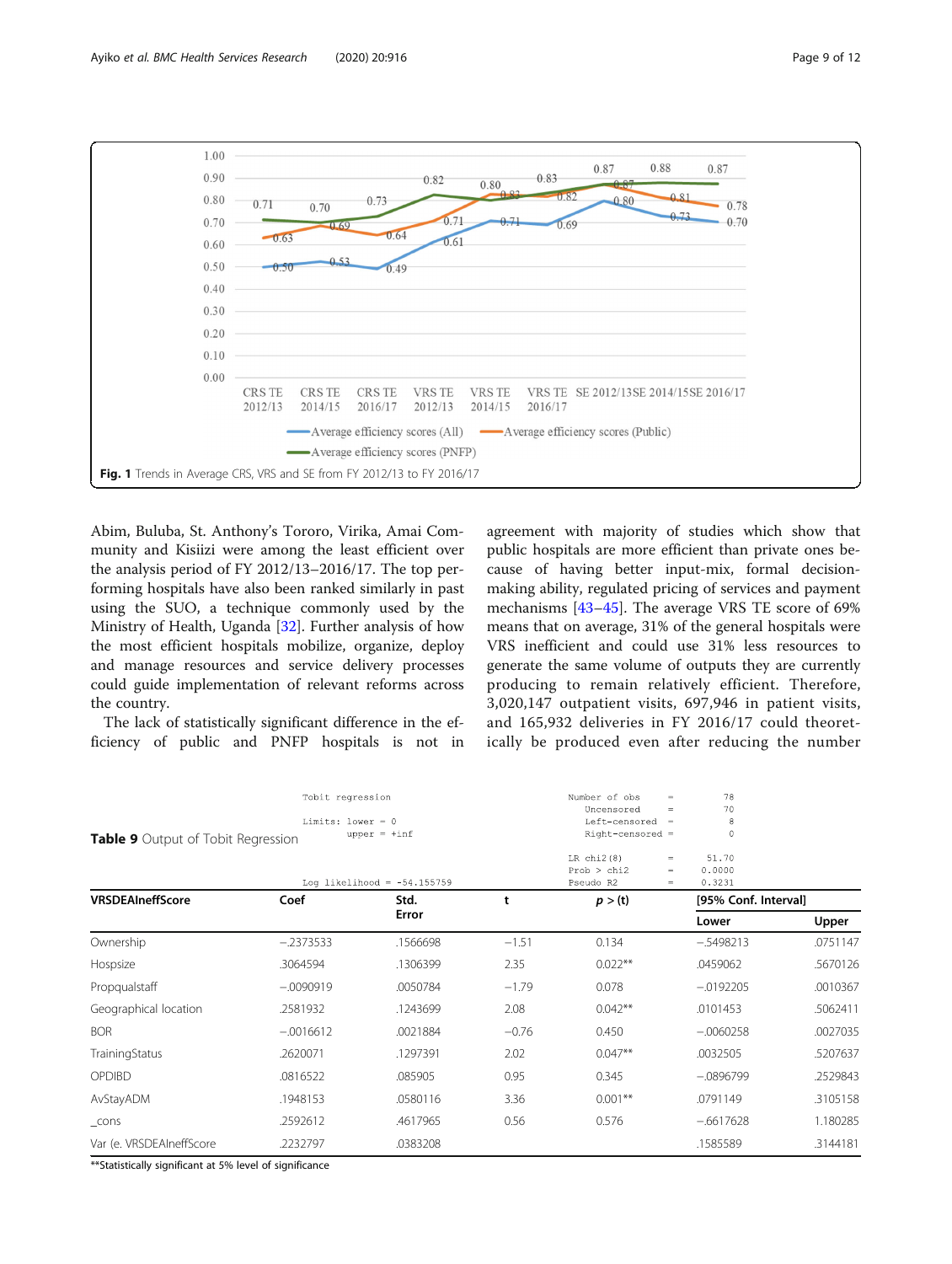of beds and staff by 3439 (31% of the 11,092 beds) and 3539 (31% of 11,416 staff) respectively. The utility of the apparent "excess" beds and staff could be due to redundancies, absenteeism, presentism and or inefficient mix of resources. Given that most hospitals were operating under severe constraints of one or more of the inputs and some even work beyond their current capacity, it is advisable that attempts to optimize efficiency focus on improving performance at micro, meso and macro levels of the health sector.

Trends of TE generally increased between FY2012/13 and 2014/15, thereafter, dropped by 2016/17. CRS TE score for all the hospitals analysed increased from 50% in 2012/13 to 53% in 2014/15 and reduced to 49% by 2016/17; VRS TE for all hospitals increased significantly from 61% in 2012/13 to 71% in 2014/15 and reduced marginally to 69% in 2016/17. Whereas it's difficult to pinpoint the exact factors leading to this trend within the scope of this analysis, it may be explained by the increased efforts to achieve Millennium Development Goal targets by the MDG and the "effort dilution" during the transition to the arising SDGs [\[46](#page-11-0), [47](#page-11-0)].

The study found that increasing hospital size, location in central or western Uganda as opposed to northern or eastern regions; training health professionals and longer ALoS were positively and significantly associated with inefficiency. The finding in this study that larger hospitals were more inefficient than smaller ones was surprising since most studies including one on efficiency of Uganda's referral hospitals, indicate that large hospitals were more efficient because they realize economies of scale through optimizing use of capital investments in infrastructure, technology and/or overheads [\[17](#page-11-0), [48,](#page-11-0) [49\]](#page-11-0), However, some studies show that smaller hospitals have a higher propensity of reaching the best practice frontier and thus are more efficient [[50\]](#page-11-0). Whereas the actual size effect on efficiency may vary from one jurisdiction to another, economies of scale are generally expected in hospitals that have between 200 and 400 beds otherwise diseconomies crop in outside this range [\[51](#page-11-0)].

It is not surprising that hospitals located in Western or Central Uganda, which are more affluent parts of the country were relatively more inefficient than those located in Northern or Eastern Uganda – better socioeconomic status is typically associated with higher effective demand and cost of care [[20](#page-11-0)]. According to the Uganda National Household Survey 2017 [[22\]](#page-11-0), household poverty was highest in eastern region (42.7%) followed by northern (30.6%), central (22.7%) and then western region (19.1%). A study in Hong Kong found that public hospitals in richer districts had lower levels of efficiency that could be explained by people having better economic position and demand for high quality services which in turn drive up the volume and cost of inputs [[52\]](#page-11-0). This finding is in agreement with another study in Canada which indicated that higher average population income was negatively associated with efficiency [\[19](#page-11-0)].

Regarding teaching status, the study finding is in tandem with several other studies which show that hospitals which act as teaching hospitals are more inefficient than their peers that only deliver health services [\[53](#page-11-0)]. Teaching hospitals provide more intense services, use higher volumes of resources, and adopt newer and more expensive technologies - characteristics explaining why they have higher proportion of complicated cases [[54,](#page-11-0) [55](#page-11-0)]. In Uganda's context where only 68% of general hospital staff positions are filled, dividing staff time for service delivery and teaching in addition to engaging students in service delivery is likely to increase inefficiency. However, it is not unusual to find comparable cost of care in teaching and non-teaching hospitals [[56](#page-11-0)].

The ALoS being positive and significantly associated with inefficiency is not surprising since admissions are more resource-intensive and costlier than outpatient care, especially in terms of staff and bed requirements. Progressive reduction in ALoS in Apollo Gleneagles Hospitals increased productivity and savings of about US\$ 0.9 million within 9 months [\[57\]](#page-11-0). A study of hospitalized children with Asthma, found that reducing ALoS from 2.9 to 2.3 days, reduced direct costs by \$ 1543 per patient [[58](#page-11-0)]. Another study in the United Kingdom found that reducing postnatal ward time by only 6 h (17%) could save about 8% of the costs [[59](#page-11-0)]. However, the observed cost savings may simply mean that the costs have been transferred to families and communities besides reducing quality of care and increasing costs of treating complications [[59,](#page-11-0) [60](#page-11-0)]. Therefore, efficiency interventions based on reducing ALoS must be carefully considered.

#### Limitations of the study

The study has a number of limitations which might have affected the veracity of the findings. These include the exclusion of some variables such as quality of care and case mix due to lack of data, missing data and relatively weak quality of routine health information on which the national health sector performance reports are based. Some of the data limitations such as missing data or implausible data were addressed following consultations with relevant authorities in the Ministry of Health, UCMB and UPMB. This effort made it possible to maintain a relatively high number of general hospitals in the study out of the 114 that routinely submitted data on the study variables.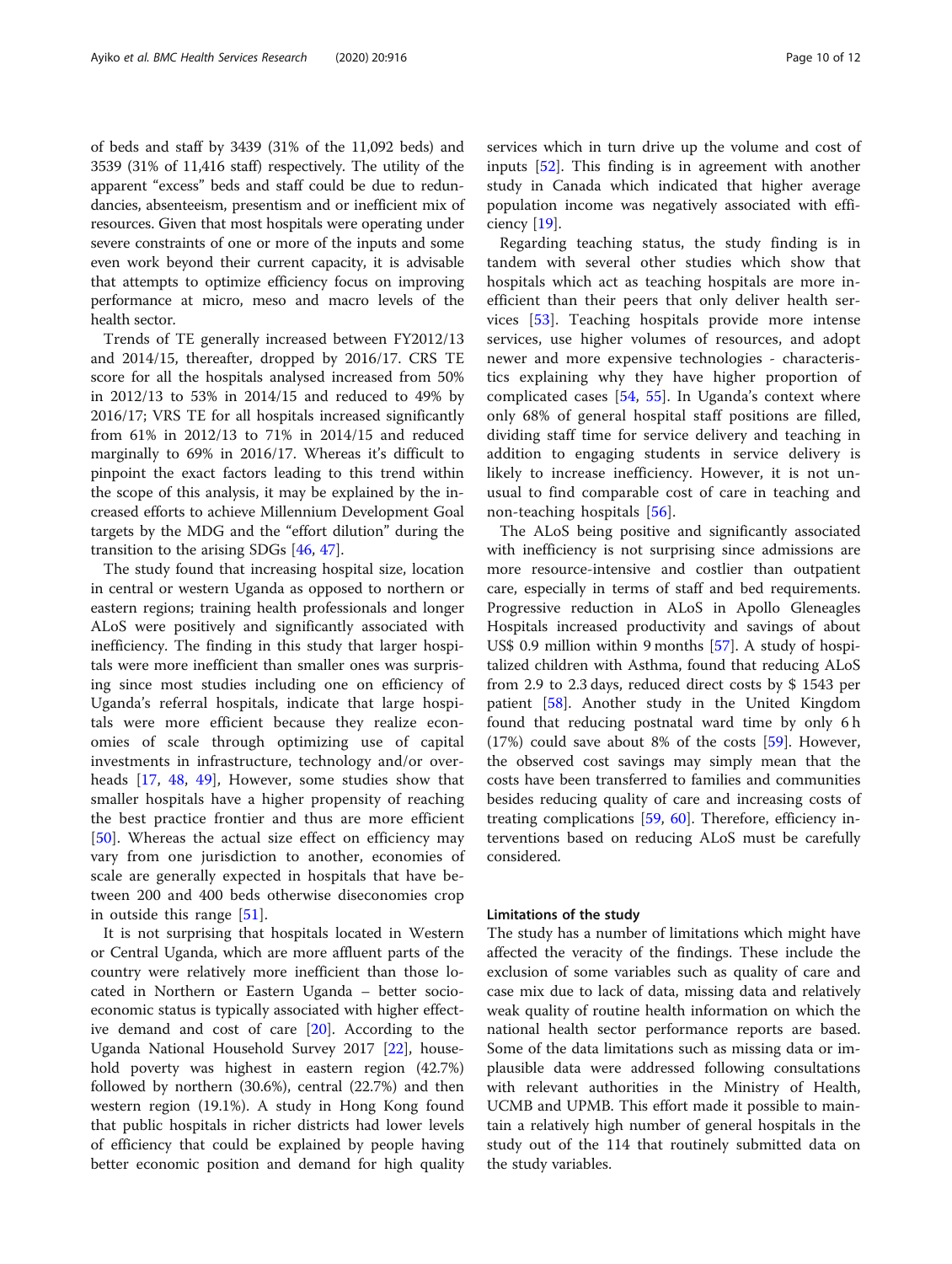# <span id="page-10-0"></span>Conclusion

The study provides empirical evidence on the level, trends and determinants of efficiency among 78 general hospitals that routinely submitted data of acceptable quality on the study variables. It shows that average CRS TE, VRS TE and SE scores among all the hospitals investigated were only 49, 69 and 70% respectively and that PNFP hospitals had higher technical efficiency scores than public hospitals, though the differences were not statistically significant. Furthermore, there was a general positive trend in efficiency over the period 2012/13 to 2016/17 under the CSR or VRS assumptions. Since the average VRS TE for all the hospitals was 69%, the volume of inputs needed to generate the current levels of outputs could theoretically be reduced by 31% i.e. 3439 less staff and 3539 less beds and redirected to other severely constrained facilities or functions in the sector.

The finding that some hospitals such as Iganga, Mityana, Tororo and Ibanda hospitals were persistently among the most efficient and other like Abim, Buluba, St. Anthony's Tororo, Virika, Amai Community and Kisiizi were among the least efficient point to opportunities for targeted benchmarking and uplifting performance of poorly performing hospitals. Hospital size, geographical location, training status and ALoS that were found to influence efficiency should be of particular interest in policy making, planning and performance review processes in Uganda. The DEA is a good option for measuring hospital performance in addition to the SUO that has traditionally been used in the Uganda Annual Health Sector Performance Reports especially given its capacity to estimate the volume of inputs and outputs that can be optimized. We recommend to the Ministry of Health to include it in the tool kit for annual performance assessment, performance improvement planning and resource allocation.

#### Abbreviations

AHSPR: Annual Health Sector Performance Report; ALoS: Average Length of Stay; BOR: Bed Occupancy Rate; DEA: Data Envelopment Analysis; DMU: Decision Making Unit; TE: Technical Efficiency; CRS: Constant Returns to Scale; VRS: Variable Returns to Scale; SE: Scale Efficiency; PNFP: Private Not for Profit; SUO: Standard Unit of Output; OPD: Outpatient Department; IPD: Inpatient Department

#### Acknowledgements

The authors are grateful to the Ministry of Health and Intra-Health for availing official reports and data in the Annual Health Sector Performance Reports, National Health Accounts and the integrated Human Resource Information System. We also thank UCMB and the UPMB for availing and validating data relevant to hospitals in their networks.

#### Authors' contributions

RA and PNM conceptualized the study and contributed to the review of literature, data analysis, interpretation of results and writing of the manuscript. JA, DT contributed to data analysis, interpretation and review of the manuscript. TA was involved in data collection and revision of the manuscript. RE, WO, RA, PB contributed to the interpretation of findings as well as writing and revision of the manuscript. All authors read and approved the submitted manuscript.

# Funding

The authors did not receive any funding for this study.

#### Availability of data and materials

Data sets used in this study can be abstracted from the Annual Health Sector Performance Reports for FY 2012/13, 2014/15 and 2016/17 ([https://](https://www.health.go.ug/?s=Annual+Health+Sector+Performance+Report) [www.health.go.ug/?s=Annual+Health+Sector+Performance+Report](https://www.health.go.ug/?s=Annual+Health+Sector+Performance+Report)) and the Integrated Human Resource Information Systems [\(http://hris.health.go.ug/\)](http://hris.health.go.ug/). Public access to the report and non-individualized part of the database is open. Administrative permission and formal ethical approval are only required if one seeks to analyse individual level data.

#### Ethics approval and consent to participate

This study is based on analysis of secondary data that is widely available through official reports and website of the Ministry of Health, Uganda. Administrative permission to use the reports, website and data therein was sought from the Planning Department of Ministry of Health. Further permission was obtained from the Catholic and Protestant Medical Bureaux.

#### Consent for publication

Not applicable.

#### Competing interests

The authors declare that they have no competing interests.

#### Author details

<sup>1</sup>The Foundation for African Empowerment, P. O. Box 116, Arusha, Tanzania. 2 Department of Economics and Business, Universitat Pompeu Fabra, Barcelona School of Management, Balmes 132, 08001 Barcelona, Spain. <sup>3</sup>Makerere University Business School, Plot 21 A, Port Bell Rd, Kampala Uganda. <sup>4</sup> Community Resource Development Initiative, P. O. Box 6653, Kampala, Uganda. <sup>5</sup>Department of International Public Health, Liverpool School of Tropical Medicine, Pembroke Place, Liverpool L3 5QA, UK. <sup>6</sup>Faculty of Health Sciences, Nile University, P.O Box 1070, Arua, Uganda. <sup>7</sup>East Central and Southern Africa Health Community, 157 Olorien, Njiro Road ECSA-HC, P.O. Box 1009, Arusha, Tanzania. <sup>8</sup>African Population & Health Research Center, Manga Close, Off Kirawa Road, P.O. Box 10787-00100, Nairobi, Kenya. <sup>9</sup>Ministry of Health, Plot 6, Lourdel Road, Nakasero, P.O Box 7272, Kampala Uganda.

### Received: 18 April 2020 Accepted: 17 September 2020 Published online: 06 October 2020

#### References

- World Health Organization. The world health report:health systems financing: the path to universal coverage. Geneva: WHO Press; 2010.
- 2. World Health Organization. Primary health care on the road to universal health coverage:2019 monitoring report. Geneva; 2019.
- 3. GBD 2017 SDG Collaborators. Measuring progress from 1990 to 2017 and projecting attainment to 2030 of the health-related Sustainable Development Goals for 195 countries and territories: a systematic analysis for the Global Burden of Disease Study 2017. Lancet. 2018;392:2091–138.
- 4. McCracken K, Phillips DR. Global Health: Introduction to current and future trends. 2nd ed. London and New York: Routledge; 2017. p. 77–115. and 247–286.
- 5. Paul Krugman. Defining and measuring productivity:The Age of Diminishing Expectations.1994. <http://www.oecd.org/sdd/productivity-stats/40526851.pdf>. .
- 6. Palmer S, Torgerson DJ. Definitions of efficiency. BMJ. 1999;318:1136.
- GBD 2017 Disease and Injury Incidence and Prevalence Collaborators. Global, regional, and national incidence, prevalence, and years lived with disability for 354 diseases and injuries for 195 countries and territories, 1990–2017: a systematic analysis for the Global Burden of Disease Study 2017. Lancet. 2018;392:1789–858.
- 8. Murray CJL, Evans DB. Health systems performance assessment: debates, methods and empiricism. Geneva: WHO Press; 2003.
- 9. Cooper WW, Seiford LM, Zhu J. Data Envelopment Analysis: History, Models and Interpretations. In: Cooper WW, Seiford LM, Zhu J, editors. Handbook on Data Envelopment Analysis. International Series in Operations Research & Management Science. Boston: Springer; 2011. p. 1–39.
- 10. Drummond M. Output measurement for resource-allocation decisions in health care. In: McGuire a, Fenn P, Mayhew K, editors. Providing health care.